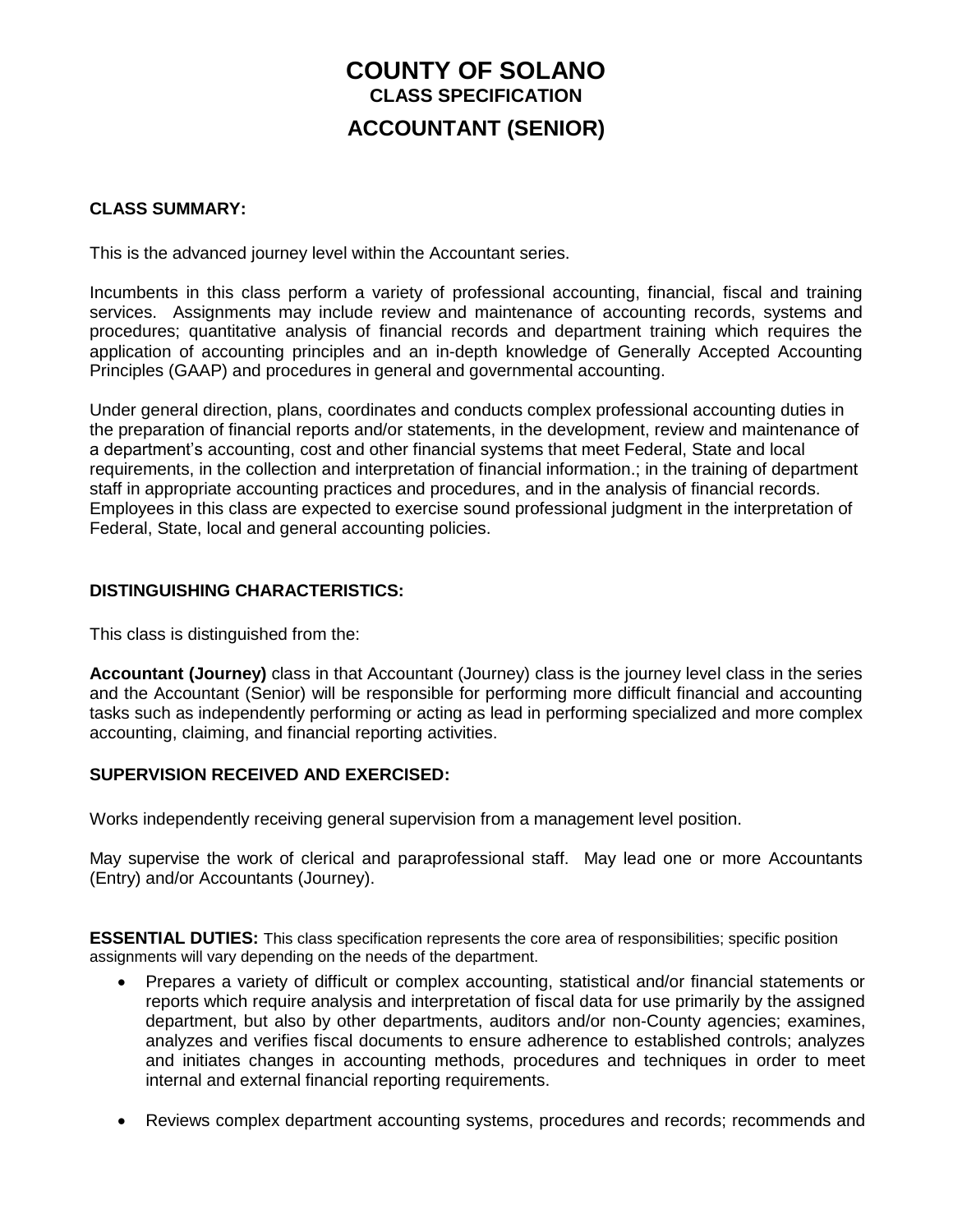assists in the implementation of new or revised accounting systems; analyzes operational procedures to automate manual department accounting processes; designs and maintains department accounting forms.

- Provides technical accounting training to all department fiscal staff as well as to outside agencies including non-profit organizations; analyzes administrative and accounting weaknesses and provides training as deemed necessary; gathers data to determine training needs; assists in the development and maintenance of the department accounting manual; provides guidance in the implementation of updates and changes in accounting practices and principles to department fiscal staff as necessary.
- Prepares grant related reports, monitors revenues and projections of fiscally complex grant monies, local fees and state revenues.
- May prepare tax returns and investigates and resolves tax related complex issues such as those involving multiple revenue sources.
- Establishes and maintains working relationships with vendors/contractors, county staff, management, Federal and State agencies, and the general public; serves as liaison for Federal and State external and internal audits related to department programs; reviews indirect cost rate proposals from other agencies and/or cost allocation methodologies; participates in rate negotiations with Federal/State agencies on department revenues; works with various federal and state auditors in resolving cost settlement and payment reconciliation issues.
- Prepares, evaluates, justifies and maintains complex annual budgets such as those with multiple funding sources; assembles and analyzes cost accounting records and supporting technical and statistical data; makes complex or difficult adjusting entries and transfers of appropriation; trains employees in the new accounts and budget controls.
- Advises department staff and managers of changes in laws, rules, regulations and practices which impact department accounting and fiscal procedures; interprets rules and regulations to determine accounting and auditing requirements for externally funded programs; develops department accounting procedural guidelines.
- May lead the work of other professional Accountants and/or clerical and paraprofessional staff.
- May supervise the work of clerical personnel; provides assistance with difficult entries, reconciliation or other fiscal functions; recommends personnel actions related to employee selection, advancement, transfer, and discipline; trains and evaluates employees.
- Performs other duties of a similar nature or level as assigned.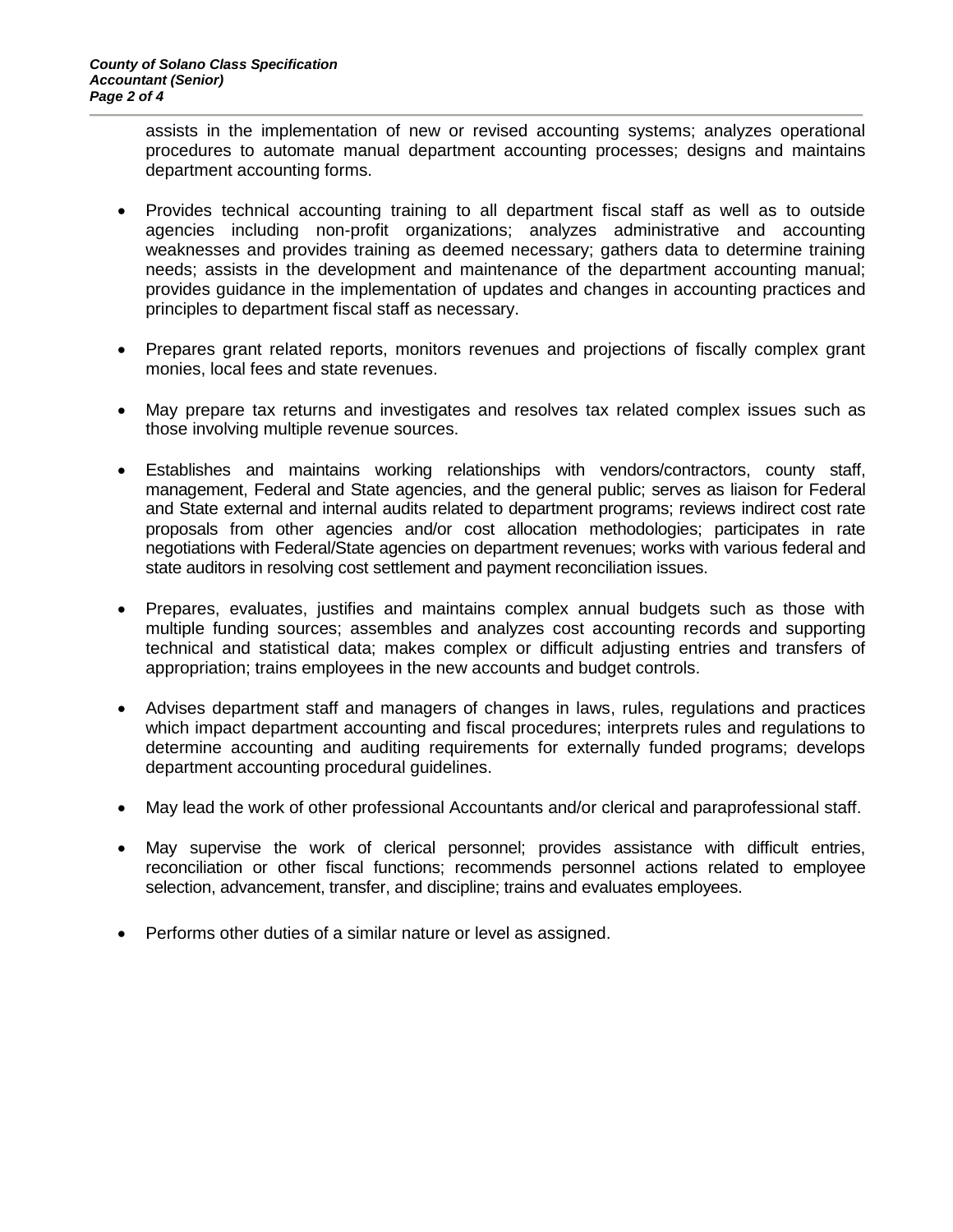# **EDUCATION AND EXPERIENCE:**

**Education:** A Bachelor's degree or higher from an accredited college or university with a major in business administration, finance, accounting or a closely related field, which must have included at least 12 semester or 18 quarter units in Accounting and/or Auditing.

**Experience:** Three years of professional accounting experience

Note: Possession of a Certified Public Accountant Certificate may be substituted for the education requirement.

# **LICENSING, CERTIFICATION AND REGISTRATION REQUIREMENTS**:

Some positions in this class will require the applicant to possess a valid California driver's license, Class C, by the time of appointment.

Employees must keep their licenses, certifications and registrations current and failure to do so may constitute cause for personnel action in accordance with Civil Service Rules or applicable bargaining agreement.

# **REQUIRED KNOWLEDGE AND ABILITIES:**

### **Knowledge of:**

- Generally Accepted Accounting Principles, (GAAP) practices, theories and procedures.
- Cost accounting principles and systems.
- Laws, rules and regulations that apply to fiscal operations.
- Accepted methods of business office management.
- Principles and practices of public administration including budgeting, program planning/evaluation and supervision.
- Principles and practices of training and management consulting as applicable to local government.
- Standard office procedures, practices, equipment, personal computers, and software.

# **Ability to:**

- Understand, interpret, explain and comply with laws, regulations and policies governing complex fiscal operations and/or tax systems operations in County government.
- Plan, organize and administer financial programs/services with multiple or complex fiscal streams.
- Analyze fiscal data and draw logical conclusions.
- Identify and resolve problems relating to fiscal and/or administrative operations.
- Prepare fiscal procedures.
- Design accounting forms.
- Communicate effectively both verbally and in writing.
- Establish and maintain cooperative working relationships.
- Understand electronic and manual accounting systems.
- Train others in accepted general governmental accounting principles, procedures, rules and regulations.
- Understand program objectives in relation to departmental goals and procedures.
- Collect and analyze data to establish/identify needs and evaluate program effectiveness.